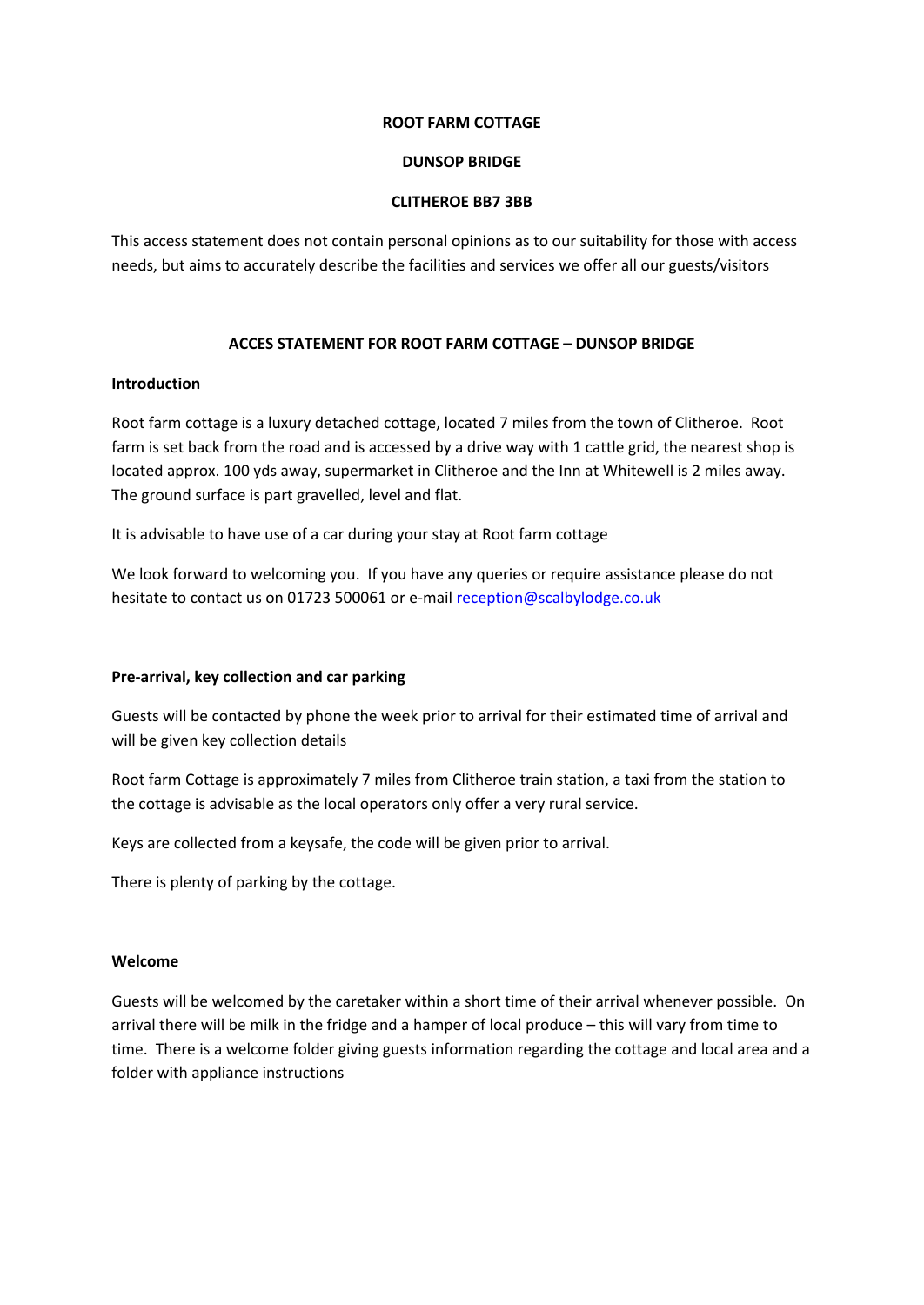#### **Entrance to the property**

The entrance to Root farm cottage is level and part gravelled there is a step into the cottage measuring 15 cms and the front door measures 80 cms, there is an outside light operated from a switch inside the property

# **Entrance hall/Utility area/cloakroom**

| Hall width         |                   |                                                                  | 90 cms            |
|--------------------|-------------------|------------------------------------------------------------------|-------------------|
| Door to cloakroom  |                   |                                                                  | 80cms             |
| Toilet seat height |                   |                                                                  | 40cms             |
| Toilet left        | 27 <sub>cms</sub> | toilet right                                                     | 25cms             |
| Sink height        |                   |                                                                  | 86 <sub>cms</sub> |
|                    |                   | There is a washing machine and tumble dryer under counter height | 90 cms            |

# **Lounge/kitchen/dining areas**

| Set out in an open plan design                   |             |        |        |
|--------------------------------------------------|-------------|--------|--------|
| Door to lounge                                   |             |        | 80cms  |
| Aperture to kitchen area                         |             |        | 64cms  |
| Counter height                                   |             |        | 90cms  |
| Fridge and freezer under counter                 |             |        |        |
| Under counter dishwasher                         |             |        |        |
| Sink at counter height                           |             |        |        |
| Ceramic hob at counter height                    |             |        |        |
| Microwave on counter                             |             |        |        |
| Oven under counter height                        |             |        |        |
| There is a selection of wall and floor cupboards |             |        |        |
| 2 x sofas seat height                            |             |        | 48cms  |
| Coffee table height 44cms                        | width 60cms | length | 120cms |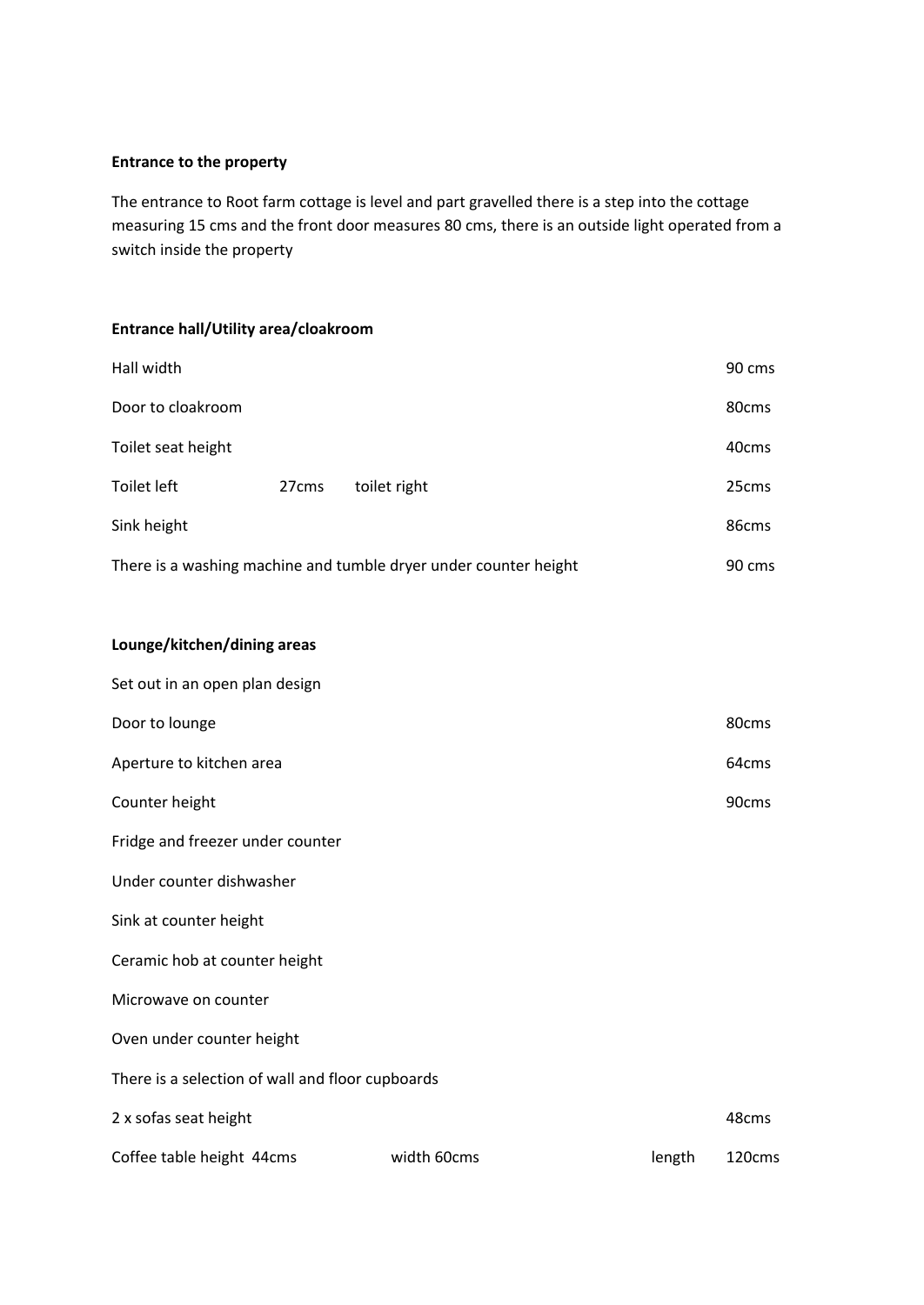| Dining table height 74cms                                                         | width 90cms | length | 160cms |
|-----------------------------------------------------------------------------------|-------------|--------|--------|
| Dining chair seat height                                                          |             |        | 44cms  |
| There is underfloor heating throughout the cottage with an additional wood burner |             |        |        |
| Rug under the coffee table                                                        |             |        |        |
| Ceiling downlighters and table lamps                                              |             |        |        |

Hall to bedrooms

|                                               |       | 125cms       |        |
|-----------------------------------------------|-------|--------------|--------|
| Door to bedroom 1 - master                    |       |              | 80cms  |
| 5ft bed height                                |       |              | 50cms  |
| Bedside table height                          |       |              | 54cms  |
| Chest of drawers height                       |       |              | 86cms  |
| Double wardrobe rail height                   |       |              | 164cms |
| Flooring is carpet                            |       |              |        |
| All furniture except the wardrobe is moveable |       |              |        |
| Ceiling lighting and table lamps              |       |              |        |
| Door to en-suite shower room width            |       |              | 80cms  |
| Sink height                                   |       |              | 84cms  |
| Toilet height                                 |       |              | 45cms  |
| Toilet left                                   | 28cms | toilet right | 34cms  |
| Shower - no step up<br>width                  |       |              | 88cms  |
| Shower room is fully tiled floor and walls    |       |              |        |

| Door to Bedroom 2 | width | 80cms             |
|-------------------|-------|-------------------|
| Twin beds height  |       | 65 <sub>cms</sub> |
| Bedside tables    |       | 60cms             |
| Chest of drawers  |       | 80 <sub>c</sub>   |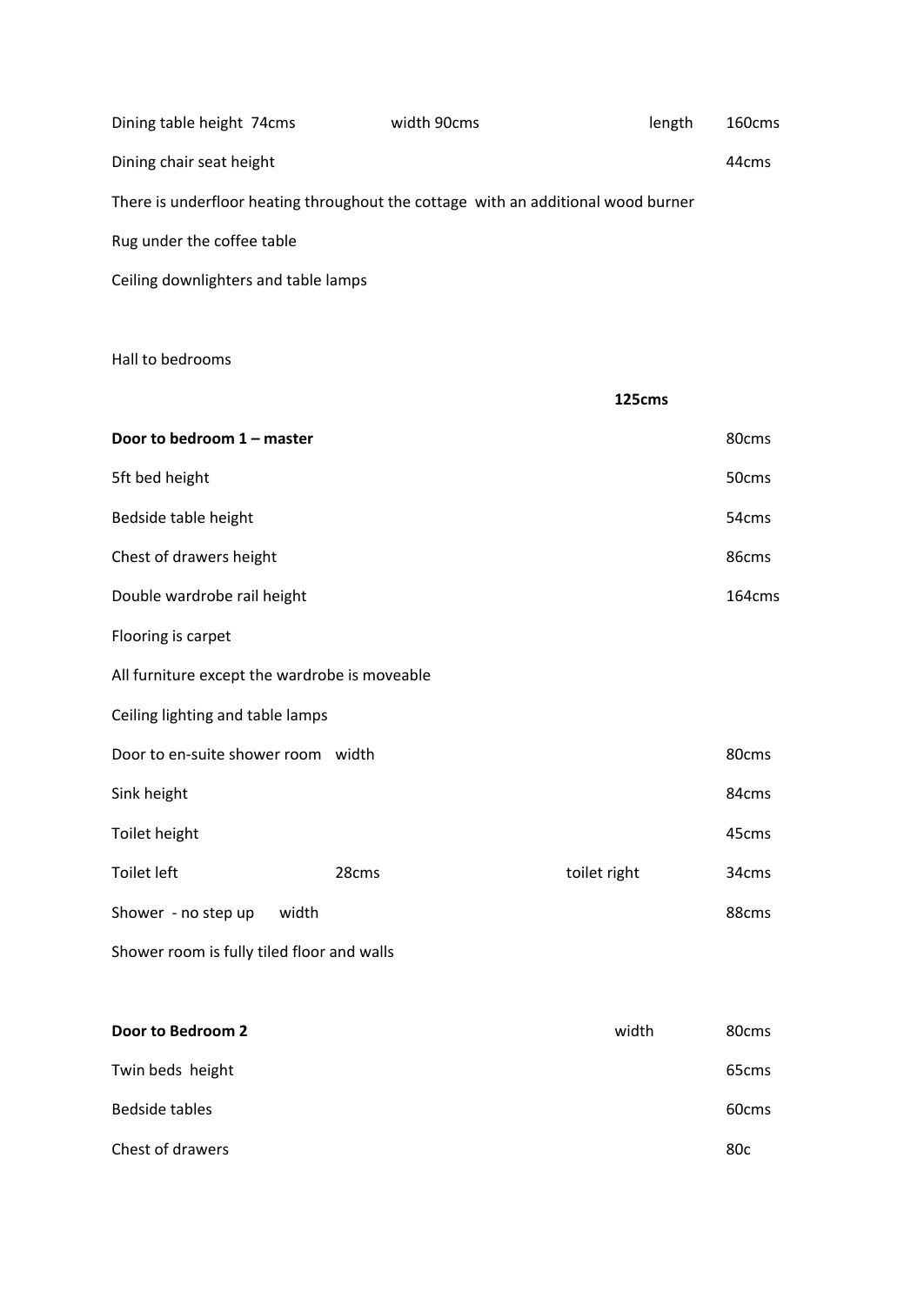| Double wardrobe rail height                                                        |       |              | 180cms |  |
|------------------------------------------------------------------------------------|-------|--------------|--------|--|
| Ceiling lighting and table lamps                                                   |       |              |        |  |
| All furniture is moveable                                                          |       |              |        |  |
|                                                                                    |       |              |        |  |
| Door to en-suite bathroom width                                                    |       |              | 80cm   |  |
| Bath height                                                                        |       |              | 55cms  |  |
| Toilet height                                                                      |       |              | 45cms  |  |
| Toilet left                                                                        | 42cms | toilet right | 35cms  |  |
| Sink height                                                                        |       |              | 84cms  |  |
| The floor is tiled and the walls part tiles, there is a hand shower over the bath. |       |              |        |  |
| Both bathrooms have heated towel rails                                             |       |              |        |  |
| Outside door from hall to drive width                                              |       |              | 85cms  |  |
| Step down                                                                          |       |              | 15cms  |  |

#### **Garden**

Root Farm cottage has a small outside seating area, with a table 4 chairs, parasol and BBq housed in the shed. There is also a plentiful supply of logs and kindling. **The garden is not enclosed/dog proof and we would like guests to be aware that as this is a rural location and most of the time sheep will be wandering the area and to keep dogs on their lead at all times**.

There is wireless internet provided in the cottage

The property is no smoking throughout

Up to two well behaved dogs are welcome in the cottage, we ask that at no time are the dogs left unattended in the property even in cages.

There is an information folder in the cottage

# **Contact information**

Jayne Pickup (Manager)

Scalby lodge, Coastal road, Scarborough Yorkshire YO13 0DA